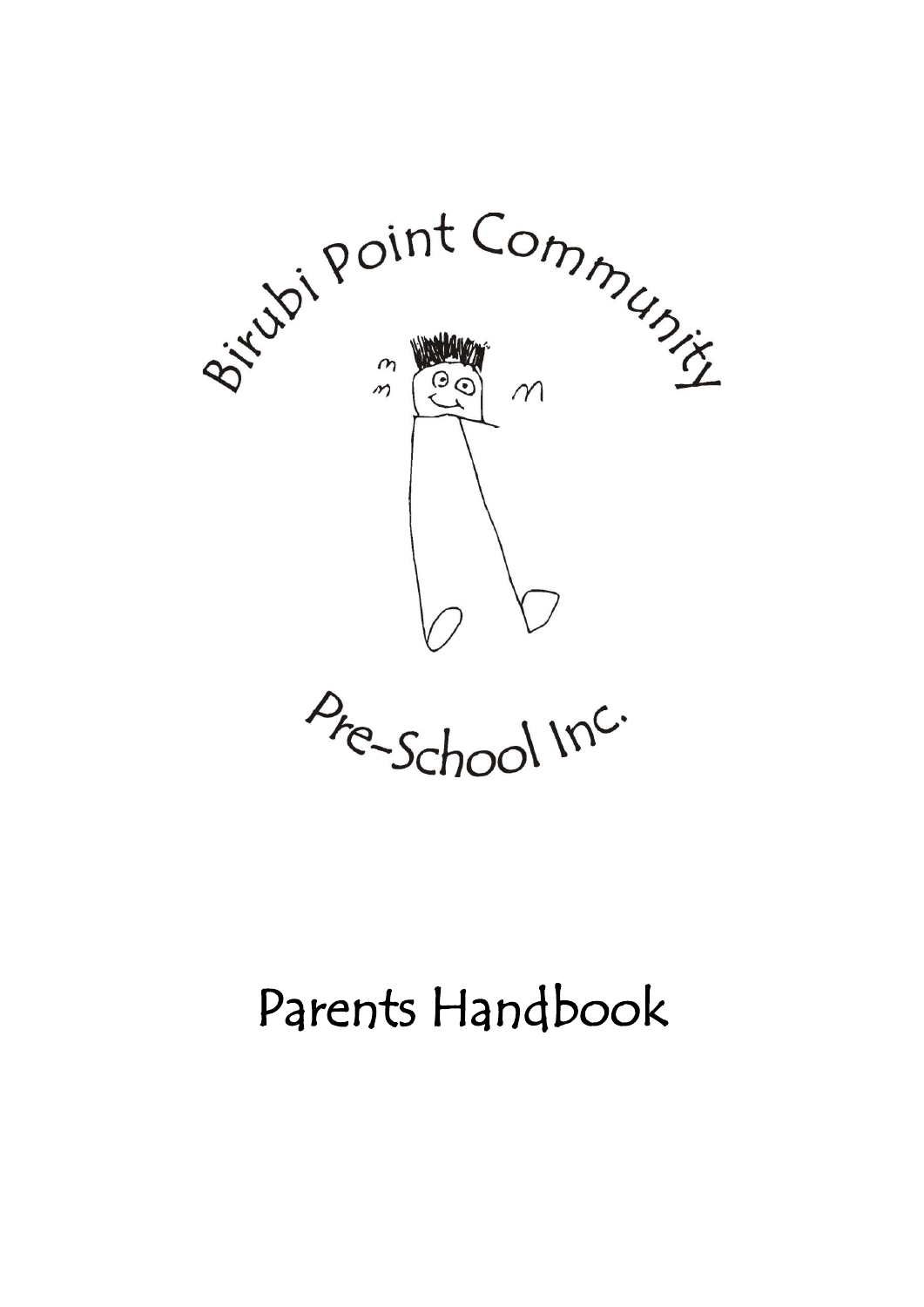# Birubi Point Community Pre-School Association Inc.

❖

This parents handbook provides a general introduction to Birubi Point Community Pre School, its aims and the way it operates.

By reading it we hope you will gain an understanding of how Birubi Point Pre School operates and will encourage you to become actively involved in Birubi Point Community Pre School. As a community based preschool, the input of parents is invaluable to the future wellbeing of the service.

❖

Birubi Point Multipurpose Centre Fishermans Bay Road Anna Bay NSW 2316

PO Box 14, Anna Bay NSW 2316

Tel: (02) 4982 1899 Mob: 0419 979 304 Email: [birubipreschool@bigpond.com](mailto:birubipreschool@bigpond.com) www.birubipreschool.com.au

❖

Department of Education and Communities Early Childhood Education and Care Directorate 1800 619 113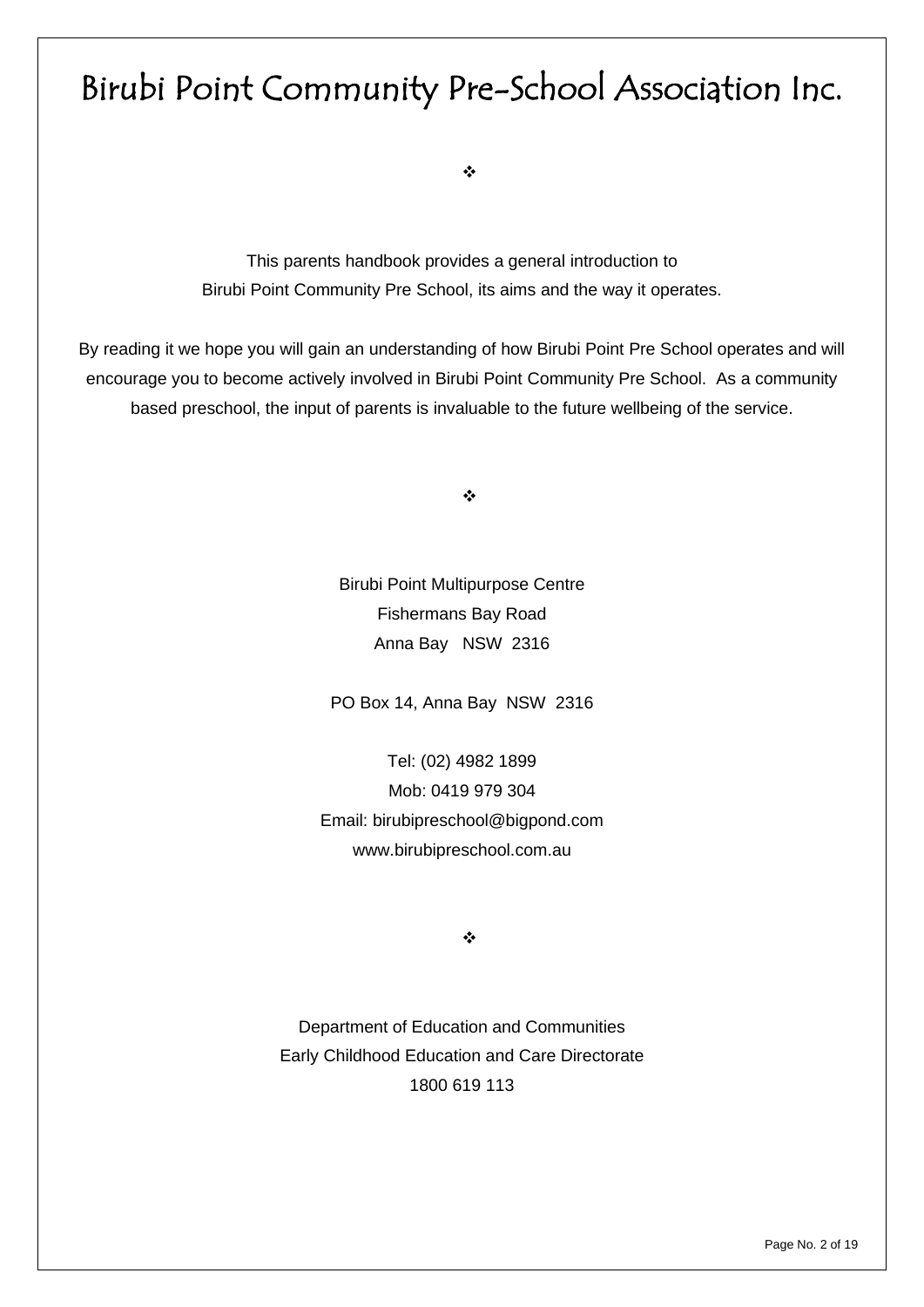Our Philosophy

Welcome

Operating Hours

**Staff** 

Educational Program

Assessment and Rating

Our Routine

Your Child's Requirements

Clothing

Access to Children

Arrival and Collection

Orientation / Settling

Parent's Involvement

School Readiness

Safety

Evacuation and Fire Drills

**Excursions** 

Staff Development

Ethical Conduct

Children with Additional Needs

First Aid Requirements

Sick Children

Immunisation

**Medicines** 

Illness Policy

Fees

Child Protection

**Policies** 

Comments, Suggestions & Complaints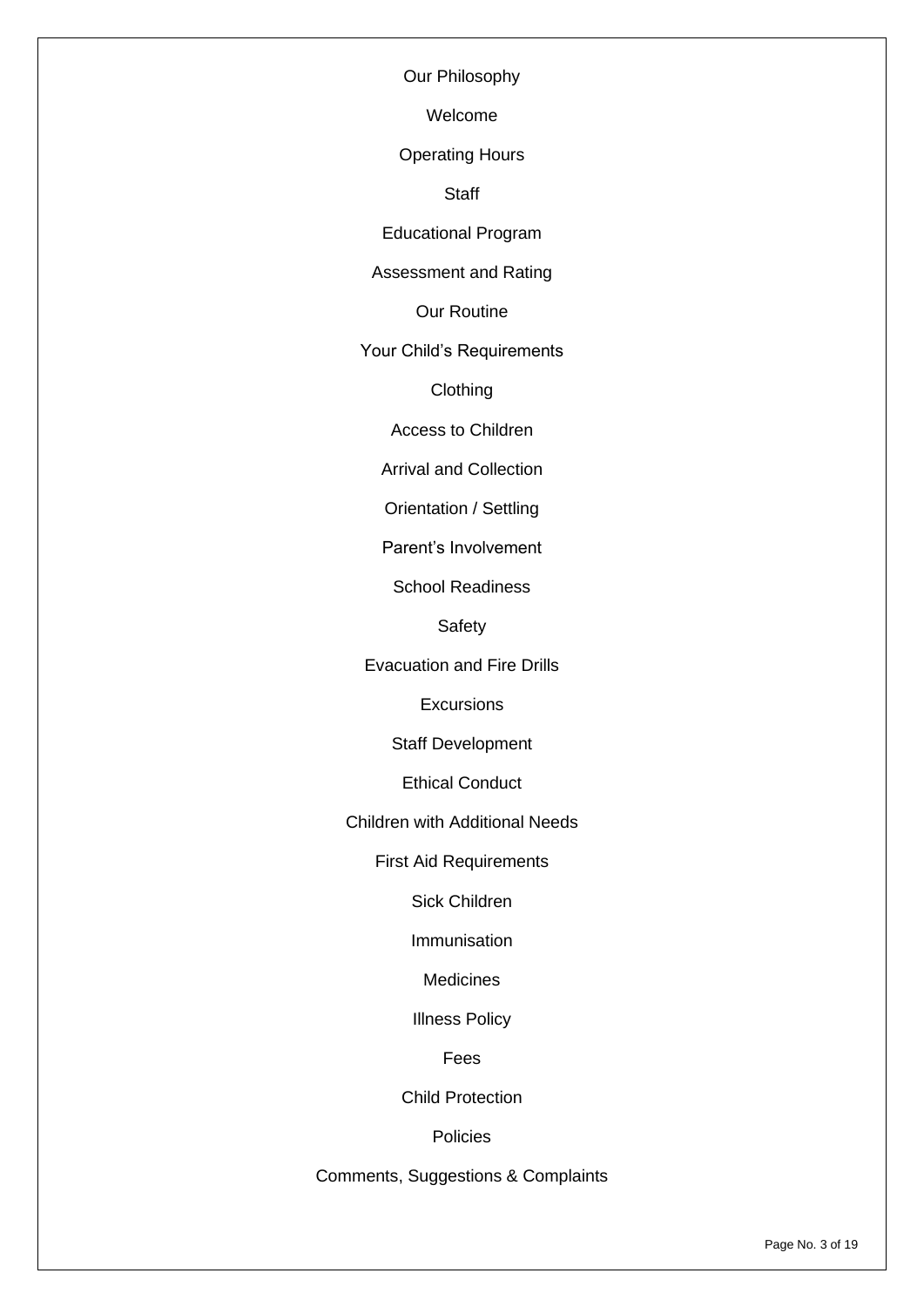# **Our Philosophy**

At Birubi Point Preschool, we believe that children learn through play. When children play, they create social groups, test ideas, challenge one another and build new understandings. When educators establish respectful and caring relationships with children and families, they are able to work together to construct a creative and holistic learning environment, with experiences that are relevant and engaging for each child.

We recognize that the child's family and community have a significant effect on their learning and that successful outcomes are possible when we work in partnership with them. The experiences we provide for all children in our care, build success for lifelong learning.

We draw upon the principles of the Early Years Learning Framework for Australia and the National Quality Framework.

As educators, we make the use of both spontaneous, "teachable moments" and deliberate, purposeful, thoughtful "intentional teaching".

We believe that learning encompasses physical, emotional, social, personal, spiritual, creative and linguistic aspects.

We hold high expectations for each child's learning and are committed to the belief that all children have individual capacities to succeed, regardless of diverse circumstances and abilities.

We value and respond to all children's strengths, abilities and interests. We cater for different learning styles and behaviours and invite children to contribute ideas, interests and questions. We do this through sensitive and positive interactions.

We value and respect differences in families. We recognize that diversity in cultures, histories, languages, traditions, child rearing practices and lifestyle choices contribute to the richness of our society.

In collaboration with families, we continually examine what happens in our service and reflect on what we could change and improve on.

*Reviewed and Adopted April 2020*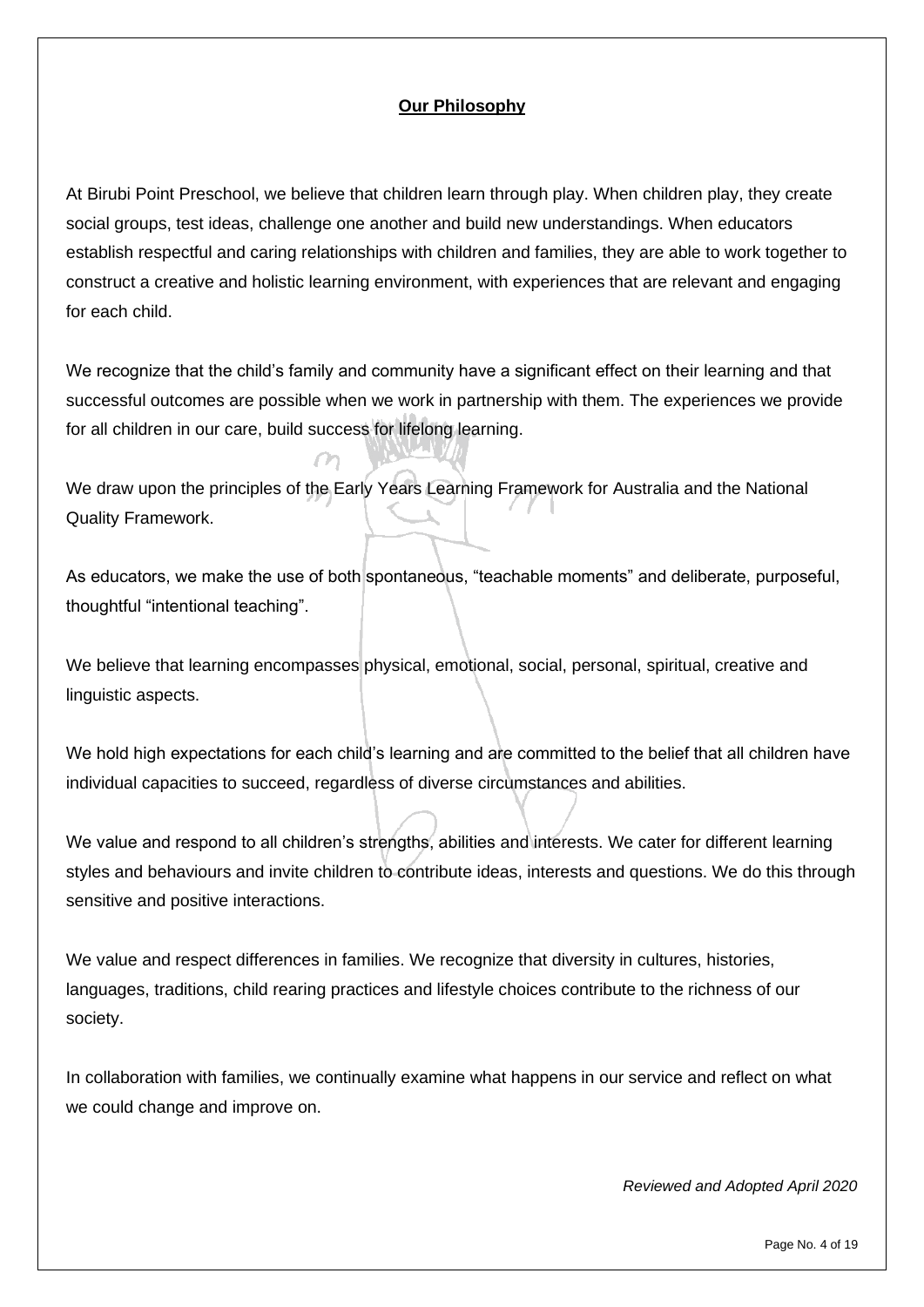#### **Welcome**

Birubi Point Community Pre-School is a community based pre-school, which is licensed and funded by the Department of Education and Communities. The pre-school is managed by a committee of parents who have volunteered their services and are elected to the committee at the Annual General Meeting. The committee is responsible for staffing, financing and maintaining the required standards to conduct a pre-school.

The preschool was established in June 1986, operating in the community hall next to our current building. Initially providing education and care two days a week to twenty children per day in the local community, to the centre growing to operate five days a week and twenty four children a day from across the Tomaree Peninsula.

Birubi Point Community Pre School aims to provide an environment that facilitates children's development through age-appropriate, open-ended free exploration and play.

- ❖ Our aim is to create an atmosphere that enhances positive partnerships between families, children and staff.
- ❖ Our commitment is to provide environments that are safe, secure, stimulating and that nurture every aspect of the child.
- $\div$  Our belief is that diversity is an integral part of our commitment to our families. The needs and values of our families are incorporated into our programs enhancing a positive connection within the wider community.
- ❖ Our aim is to provide an environment that is supportive of all families.
- ❖ Our commitment is to foster and encourage a sense of community within the centre ensuring that we are flexible enough to respond to the changing needs of the community.

# **Operating Hours**

The pre-school operates from 9:15am to 3:15pm from Monday to Friday.

The pre-school operates on a four term year, similar to that of the State schools with the exception of pupil free days which are taken on the first day in Term 1 and in the last two days of Term 4. Preschool does not operate on public holidays or school holidays.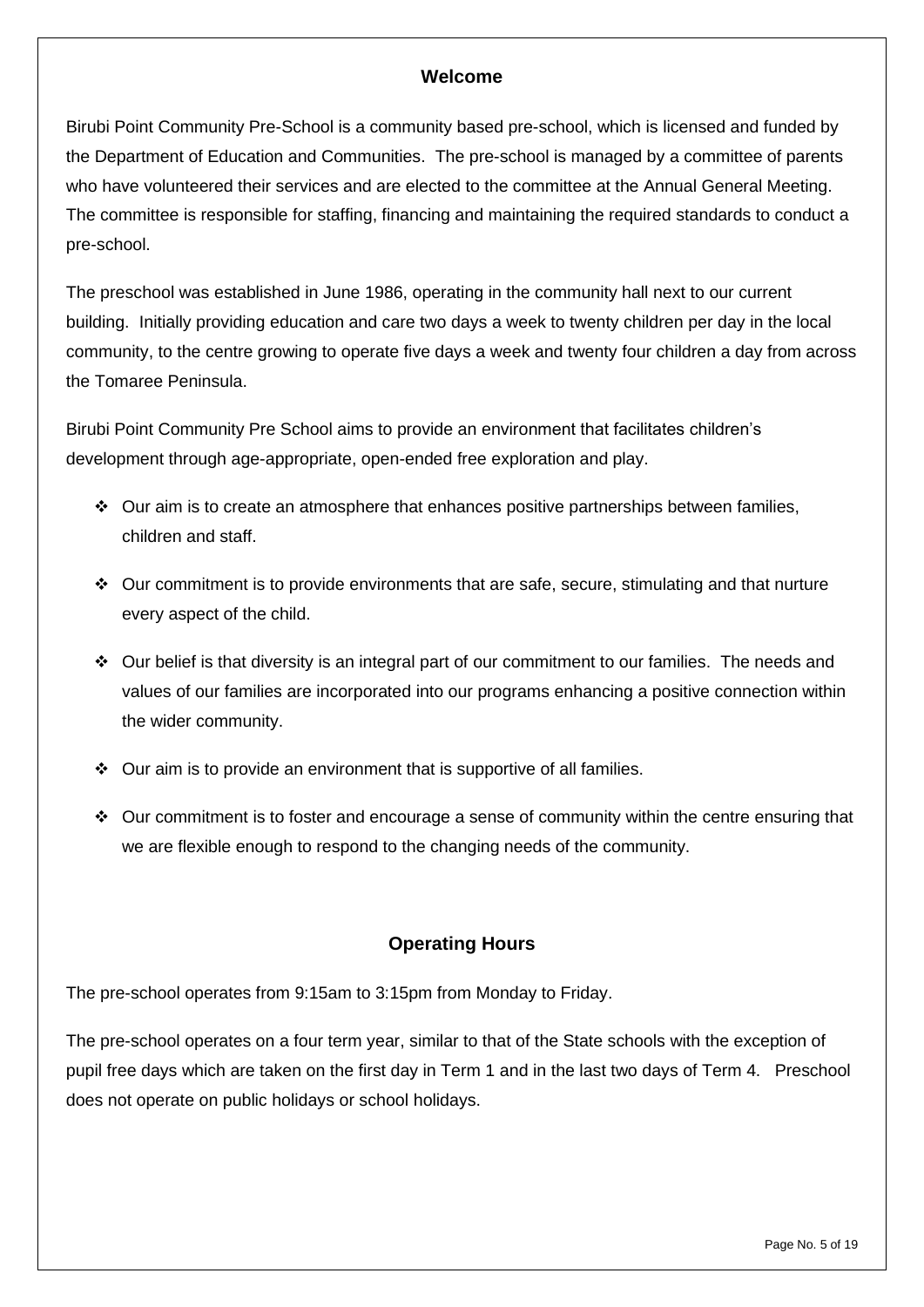#### **Staff**

#### Staff members are;

| <b>Director</b> | Ruth Diemar ~ Diploma in Teaching ~ Tuesday to Friday                                                                                                                                                                                                |
|-----------------|------------------------------------------------------------------------------------------------------------------------------------------------------------------------------------------------------------------------------------------------------|
| Educators       | Fiona Watling $\sim$ Diploma in Children's Services $\sim$ Monday to Friday<br>Lauren Doherty $\sim$ Diploma in Children's Services $\sim$ Monday to Thursday<br>Deb Bailey $\sim$ Certificate III in Children's Services $\sim$ Wednesday to Friday |
|                 | Megan Pietraszek $\sim$ Bachelor of Teaching $\sim$ Monday to Wednesday<br>Hannah Riseley ~ Certificate III in Children's Services (trainee Diploma in<br>Children's Services) ~Tuesday to Thursday                                                  |
| Admin Assistant | Nicole Lamb $\sim$ Wednesday and Friday                                                                                                                                                                                                              |

# **Educational Program**

At Birubi Point Preschool we have introduced the **Early Years Learning Framework: Belonging, Being, Becoming**.

The frameworks vision is for all children to experience play-based learning that is engaging and builds success for life.

The five Learning Outcomes are designed to capture the integrated and complex learning and development of all children across the birth to five age range.

The outcomes are;

- ❖ Children have a strong sense of identity
- ❖ Children are connected with and contribute to their world
- ❖ Children have a strong sense of wellbeing
- ❖ Children are confident and involved learners
- ❖ Children are effective communicators

We view children as creative, curious, responsible, resilient, capable and resourceful individuals. We are committed to providing a warm, caring safe, respectful and stimulating learning environment for all children in our diverse society. The teachers main aim is to support children's learning through play.

Leaning experiences, daily routines and resources are based on the children's strengths and interests. Topics of interest lead children to extend their learning through inquisitive investigation, creativity and project based experiences. Flexibility in the program allows children to investigate spontaneous interests that arise.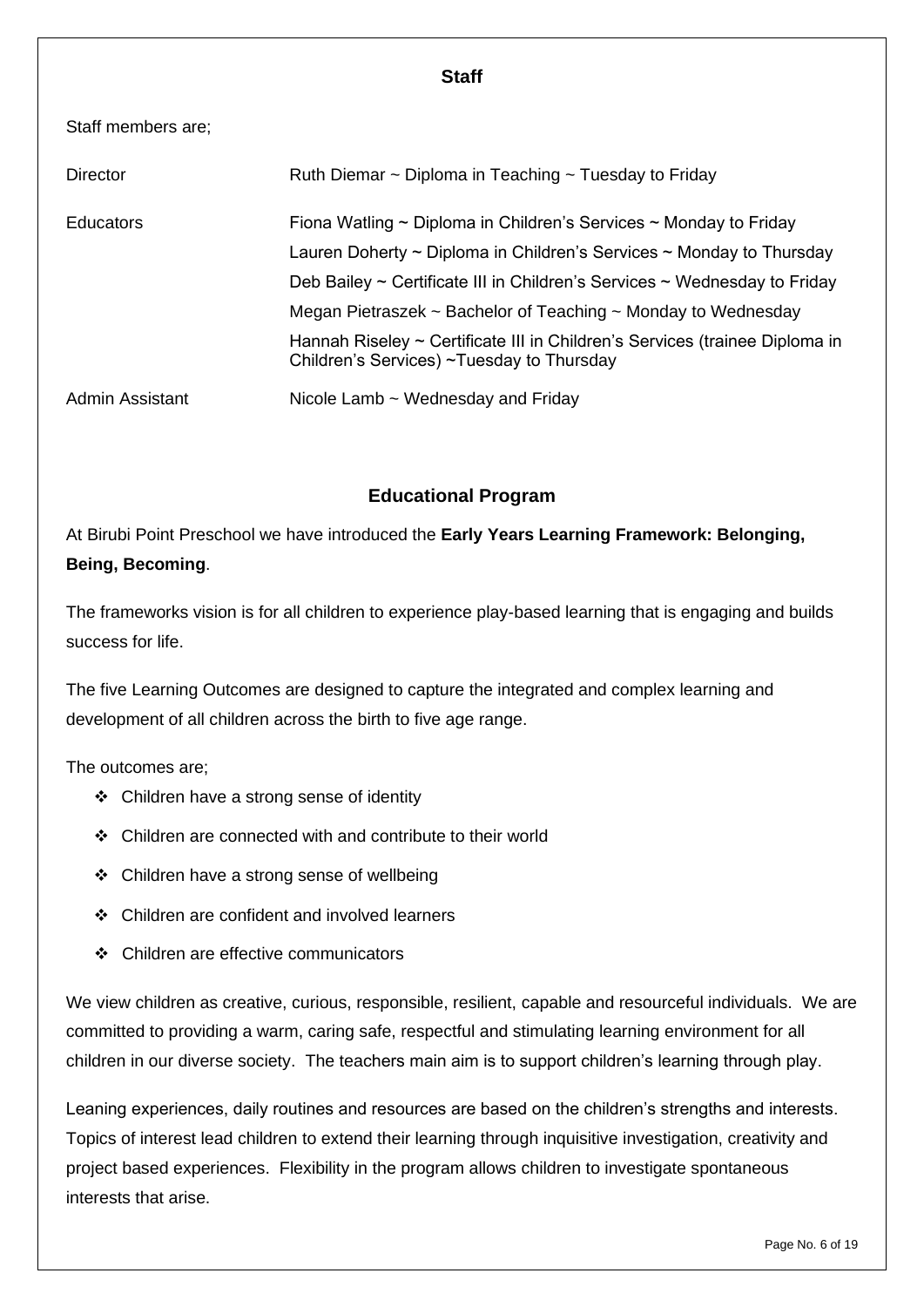# **Educational Program (continued)**

The planning and programming process recognizes that children mature at different rates and have individual preferred styles of learning; therefore the progress of each child is monitored closely. Teachers develop individual learning programs that are based on the holistic development of each child. We also see parents, families and friends as being an integral part of our learning community and encourage all to be involved in our programs.

Some of the experiences that are provided for children within the program are;

- ❖ Block building
- ❖ Water and sand play
- ❖ Imaginative and pretend play
- ❖ Drawing and painting
- ❖ Clay and dough
- ❖ Gardening and the exploration of the natural world
- ❖ Threading and sewing
- ❖ Finger painting
- ❖ Stories, storytelling and books
- ❖ Drama and movement
- ❖ Singing and music

Children are given time and space to explore these experiences, to develop skills and practice these over and over again.

We at Birubi Point are also concerned with the unseen. Those skills that are necessary for developing good citizens of the future, such as;

- ❖ Self esteem
- ❖ Thinking and philosophy
- ❖ Social and emotional skills
- ❖ Conflict resolution
- ❖ Moral development
- ❖ Language skills and communications
- ❖ Independence
- ❖ Curiosity

and more….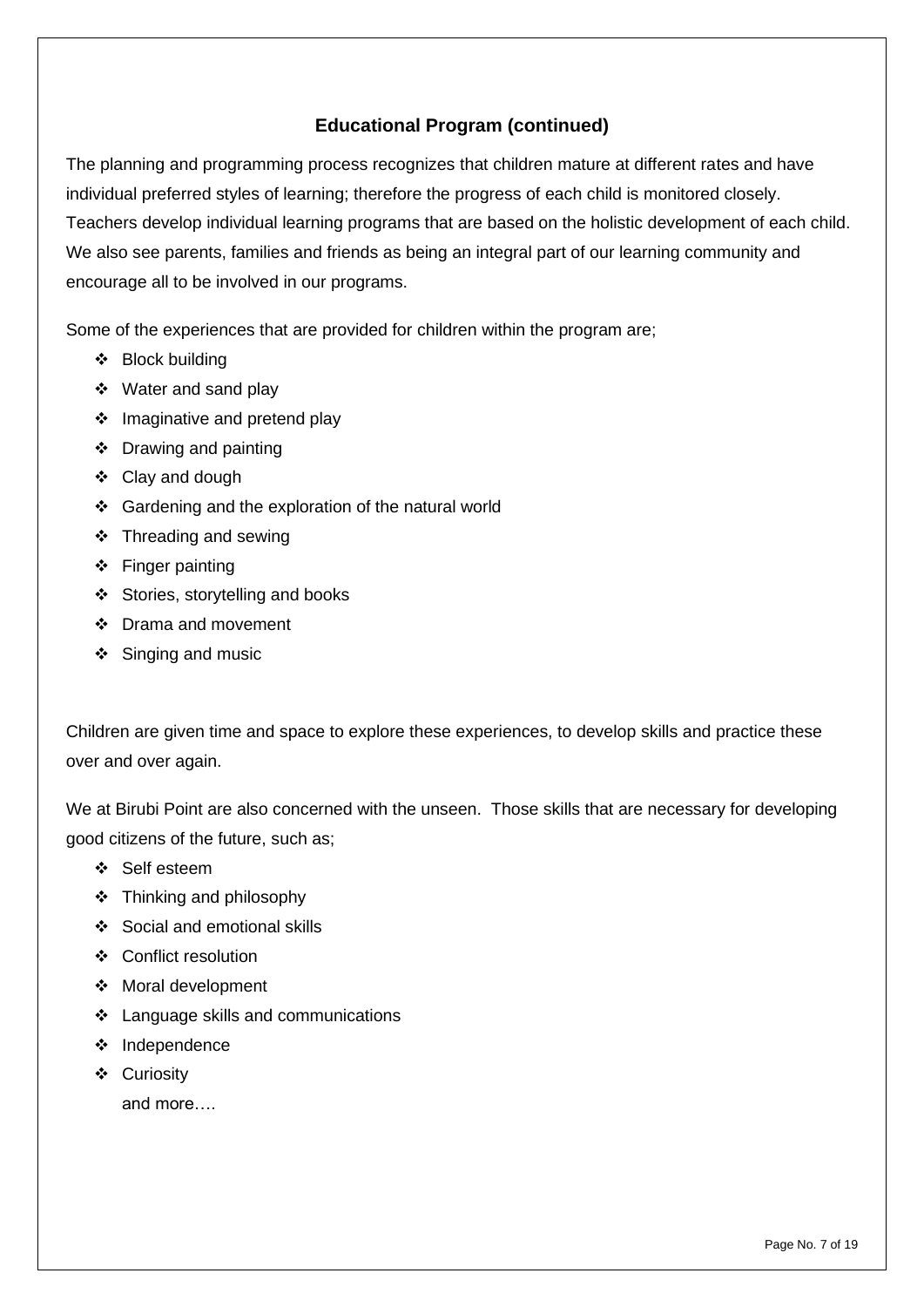# **Assessment and Rating**

Every three years Birubi Point Preschool is assessed and rated against the National Quality Standard in the following seven quality areas;

- ❖ Quality Area 1 | Educational Program and Practice
- ❖ Quality Area 2 | Children's Health and Safety
- ❖ Quality Area 3 | Physical Environment
- ❖ Quality Area 4 | Staffing Arrangements
- ❖ Quality Area 5 | Relationships with Children
- ❖ Quality Area 6 | Collaborative Partnerships with Families and Communities
- ❖ Quality Area 7 | Governance and Leadership

Preschool has received an overall rating against the National Quality Standard of **Meeting National Quality Standard (M)**.



#### **Our Routine**

- ❖ Outside play and activities
- ❖ First break ~ lunch
- ❖ Story and language activities (small groups)
- ❖ Indoor play
- ❖ Reading/language
- ❖ Outside activities
- ❖ Second break ~ afternoon tea
- ❖ Quiet time ~reading/language
- ❖ Story and discussion
- ❖ Outside time
- ❖ Home time

Please note that our timetable is flexible in response to the needs of the children.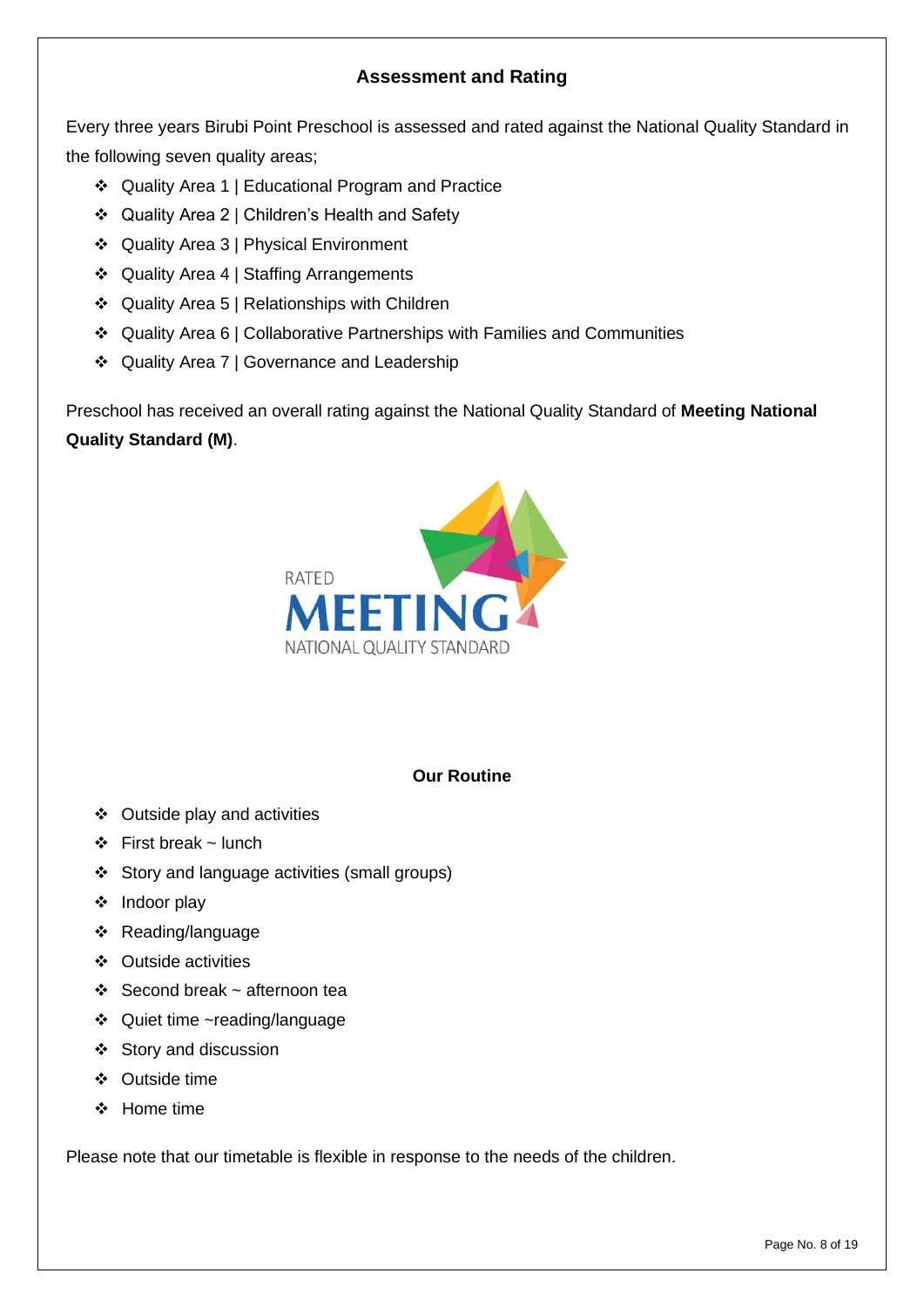#### **Your Child's Requirements**

- 1. Lunchbox containing a nutritious lunch and afternoon tea. A drink bottle of water that will be refilled for use at meal times and during outdoor play. Please ask staff if you are unsure what to pack. Please **DO NOT** send chips, lollies or fizzy drink.
- 2. One spare set of clothes in case of accidents and/or spillage.
- 3. A hat. Hats are to be worn at all times whilst outside.
- 4. Roll on sunscreen clearly marked with your child's name. Sunscreen to be placed in basket in main room.

Lunch boxes should be placed in the children's fridge which is located in the corner of the main room.

Drinks bottles are to be placed on the trolley outside on the verandah.

#### **PLEASE NOTE: ALL ITEMS MUST BE CLEARLY MARKED WITH CHILD'S NAME**

#### **Clothing**

Parents are asked to consider carefully the clothes in which they dress their children. Clothing should be easy for the child to manage and suitable for active and sometimes messy play. Thongs are unsuitable for managing outdoor equipment. Joggers or sandals are appropriate.

Children are requested not to bring toys from home. Any toys brought to the pre-school are not the responsibility of the staff. All care will be taken but things irreplaceable are best left at home.

# **Access to Children**

Birubi Point Community Pre-School aims to ensure that a parent of a child attending the centre can contact their child at any time during the hours the child is attending the preschool. We will ensure that any person who has been forbidden by court order from having contact with a child attending the centre shall have no contact or be given any information concerning that child.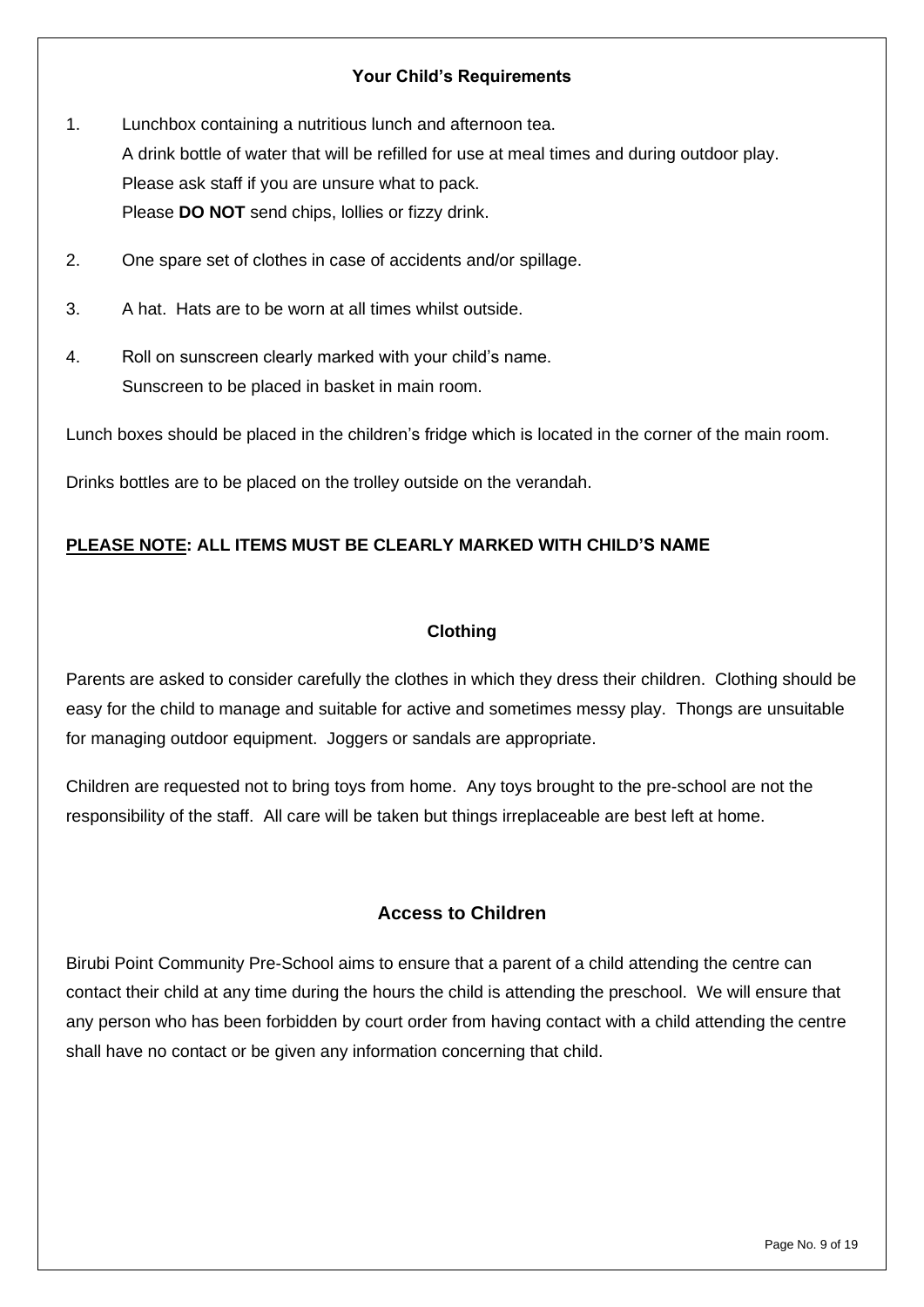# **Arrival and Collection of Children**

Children must be brought to and picked up from pre-school by an adult known to staff. The carer must be at least 18 years of age and is required to sign the child in and out of the centre on an Attendance Sheet for that day. Children will not be permitted to leave with any person unknown (including immediate family members) to the staff unless prior arrangements have been made. We ask parents to notify the staff when children are being collected by anyone other than their usual carer. Photo I.D. will be required to verify this.

Please notify staff immediately of change of address, phone number or custodial parent.

Please bring children as soon as possible after 9.15am so they can take part in all activities. The sign in/out record is a legal requirement by Department of Education and Communities, please ensure when signing out you state the actual time you leave the premises with your child, not the time you arrive to collect your child.

In the event that you are unavoidably late, it is a necessity that you phone the preschool to notify the staff of your delay and expected collection time. It is the responsibility of parent/s to arrive and depart the premises of Birubi Point Community Pre-School prior to 3:15pm. The pre-school closes at 3.15pm.

Remember, children become anxious if you are late.

# **Orientation / Settling**

If it is convenient for you, please feel free to come in for a visit, prior to commencement and spend some time familiarising yourself and your child with the pre-school. This may help your child adjust more easily. Please arrange a suitable time with the Director.

On your child's first few days, we suggest you say a warm goodbye and leave quickly. However, we encourage you to come a little earlier at the end of the day and share some time in play with your child before taking them home. Through experience we feel this helps children to settle more smoothly into their new environment.

Please feel free to telephone at any time to check on how your child is settling into the day.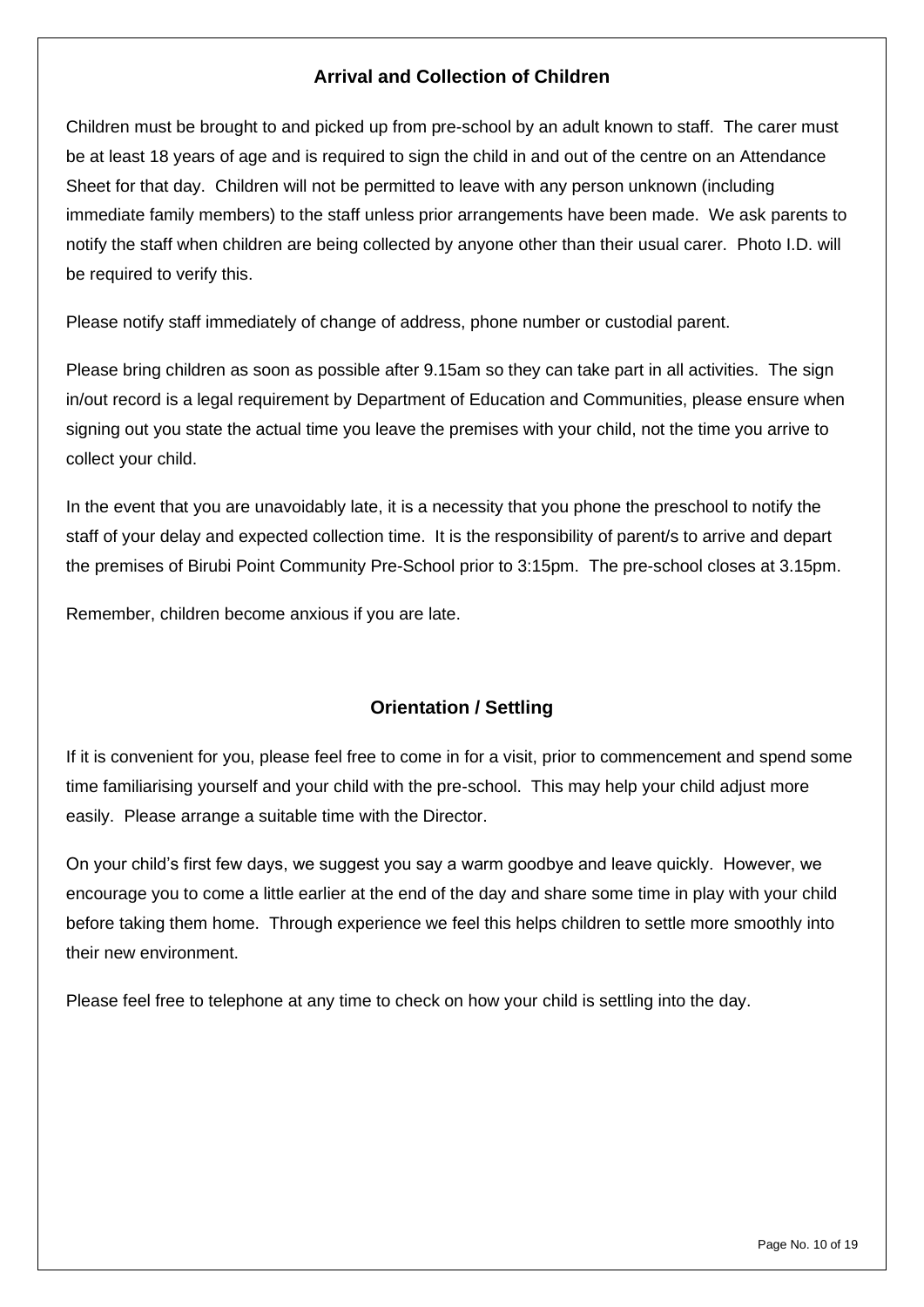# **Parent's Involvement**

You are invited and welcome at the Centre at all times.

We encourage all parents and guardians to participate in our program. We value any input in both your child's development/skills and ways to extend them.

We value any skills, which parents would share with us eg. cooking/craft or an occupation or interest.

At Birubi Point we strongly encourage open communication. If you have any queries or concerns about your child, the Director is available for consultation. Feel free at any time to make an appointment or have a quick chat in the morning or afternoon.

We also organise social events to encourage parents and staff to come together on a social level.

#### **BENEFITS**

Parent involvement in our program is beneficial to staff, families and the individual child. It assists in bridging the gap from home to pre-school so we can maintain consistency in your child's development. Any input on your child's development, interests or needs benefits the staff in creating an overall picture of your child and we can work together to create a positive learning environment.

Parental involvement means you are aware of what happens in your child's day and means you feel involved in their pre-school experience.

# **School Readiness Program**

At Birubi Point Community Pre-School the staff are aware that children's needs change in their preparation for school. Included in our program is a school readiness program.

Whilst the program is determined still through the development needs of the children, the school readiness program prepares the children for a positive start at school.

Here are some of the areas we incorporate;

- 1. Extensions of fine motor skills
	- ❖ Developing mature pencil grip
	- ❖ Pasting with some accuracy
	- ❖ Starting to write their name
	- ❖ Cutting straight and curved lines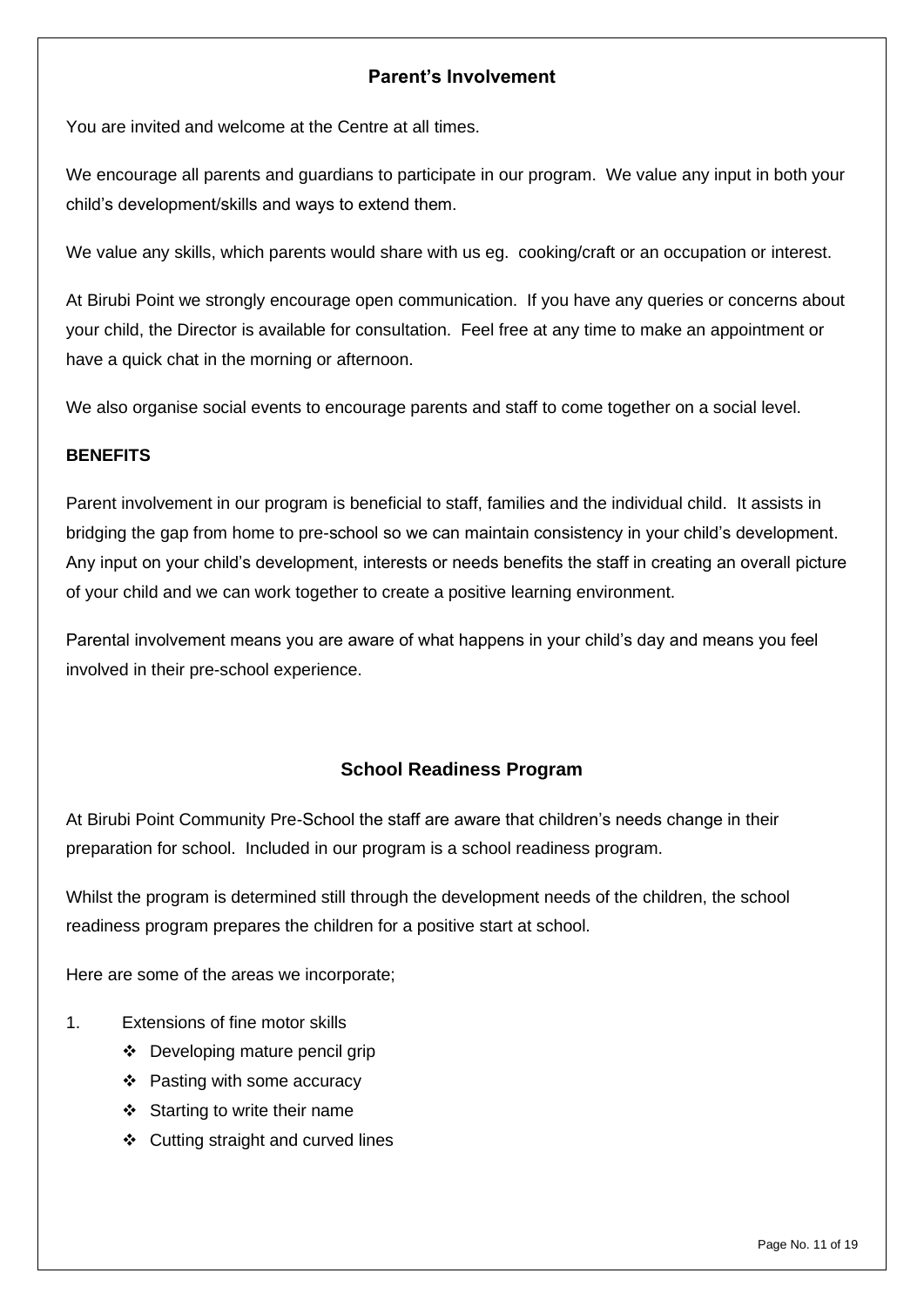# **School Readiness Program (continued)**

- 2. Extensions of gross motor skills
	- ❖ Developing better balance on equipment
	- ❖ Developing body co-ordination to run, hop, skip
	- ❖ Completing 2 to 3 activities in sequence
- 3. Extensions of language
	- ❖ Using prepositions e.g. next to, above, on under
	- ❖ Developing an awareness of rhyming words and be able to create own
	- ❖ Developing an awareness of text in story books
- 4. Social skills
	- ❖ Accepting we are all different
	- ❖ The skills of being a friend and ability to share and take turns
	- ❖ Learning to deal with our own feelings and other people
	- ❖ Becoming aware of right and wrong words and of choice and consequences
	- ❖ Tell his/her full name and age
	- ❖ Stay within physical boundaries
	- ❖ Pack away activities and on completion
	- ❖ Play imaginatively
	- ❖ Line up
	- ❖ Wait
	- ❖ Share adult attention with other children
- 5. Emotional skills
	- ❖ Work to an adults agenda and transition from one activity to another
	- ❖ Complete tasks independently
	- ❖ Comfortably separate from parents
	- ❖ Adapt to new tasks and change
	- ❖ Express anger without aggression
	- ❖ Tell his/her own agenda
	- ❖ Understand emotions and interpret other peoples body language
- 6. Self help skills
	- ❖ Wipe or blow nose independently
	- ❖ Being responsible for my own belongings and the schools
	- ❖ Managing toileting routine unaided e.g. zippers, buttons, flushing, washing hands etc.
	- ❖ Unpack, sit, eat lunch independently.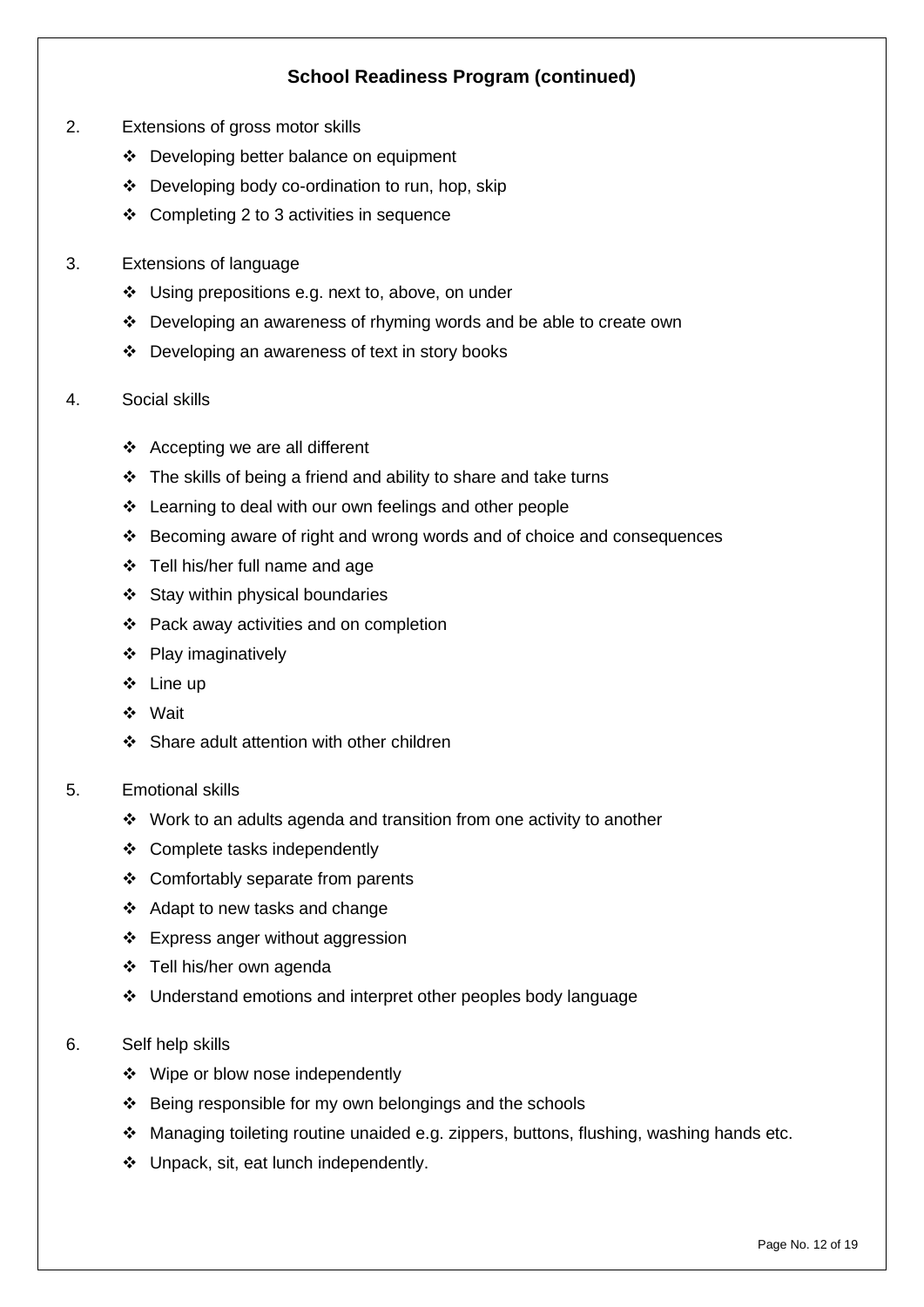# **School Readiness Program (continued)**

#### 7. Language skills

- ❖ To sit and listen to story or discussion for 15 minutes
- ❖ Follow 3 part directions within normal routines
- ❖ Greet and farewell individuals
- ❖ Ask and answer questions
- ❖ Request needs and wants; ask for help
- ❖ Make choice
- ❖ Talk about things of interest

#### **Safety**

The following precautions must be followed in order to maintain a safe environment for your child;

- ❖ NO SMOKING is permitted on the premises (indoor and outdoors).
- ❖ Gates and latches must be kept closed at all times.

# **Evacuation and Fire/Lock Down Drills**

As a policy of the preschool, all children and adults must participate in regular fire and lock down drills. The fire and lock down drills occur once per term. Evacuation procedures are posted at each exit.

In the event of an evacuation, we will be located at Evacuation Point 1 – Assembly Sign in Carpark Area, Evacuation Point 2 – Scout Hall in Fisherman's Bay Road.

We will use any or all of the following forms of communication in an emergency or extreme situation;

- ❖ Facebook
- ❖ SMS
- ❖ Email
- ❖ Telephone

Please ensure your details are up to date at all times.

The following may be of assistance in the case of an emergency;

| <b>Birubi Point Preschool</b>                     |                | 0419 979 304                   |
|---------------------------------------------------|----------------|--------------------------------|
| Police / Fire / Ambulance                         |                | 000 or 112 from a mobile phone |
| NSW Rural Fire Service Bush Fire Information Line | <b>Part 19</b> | 1800 679 737                   |
| State Emergency Service (Tomaree SES)             | <b>Part 19</b> | 132 500                        |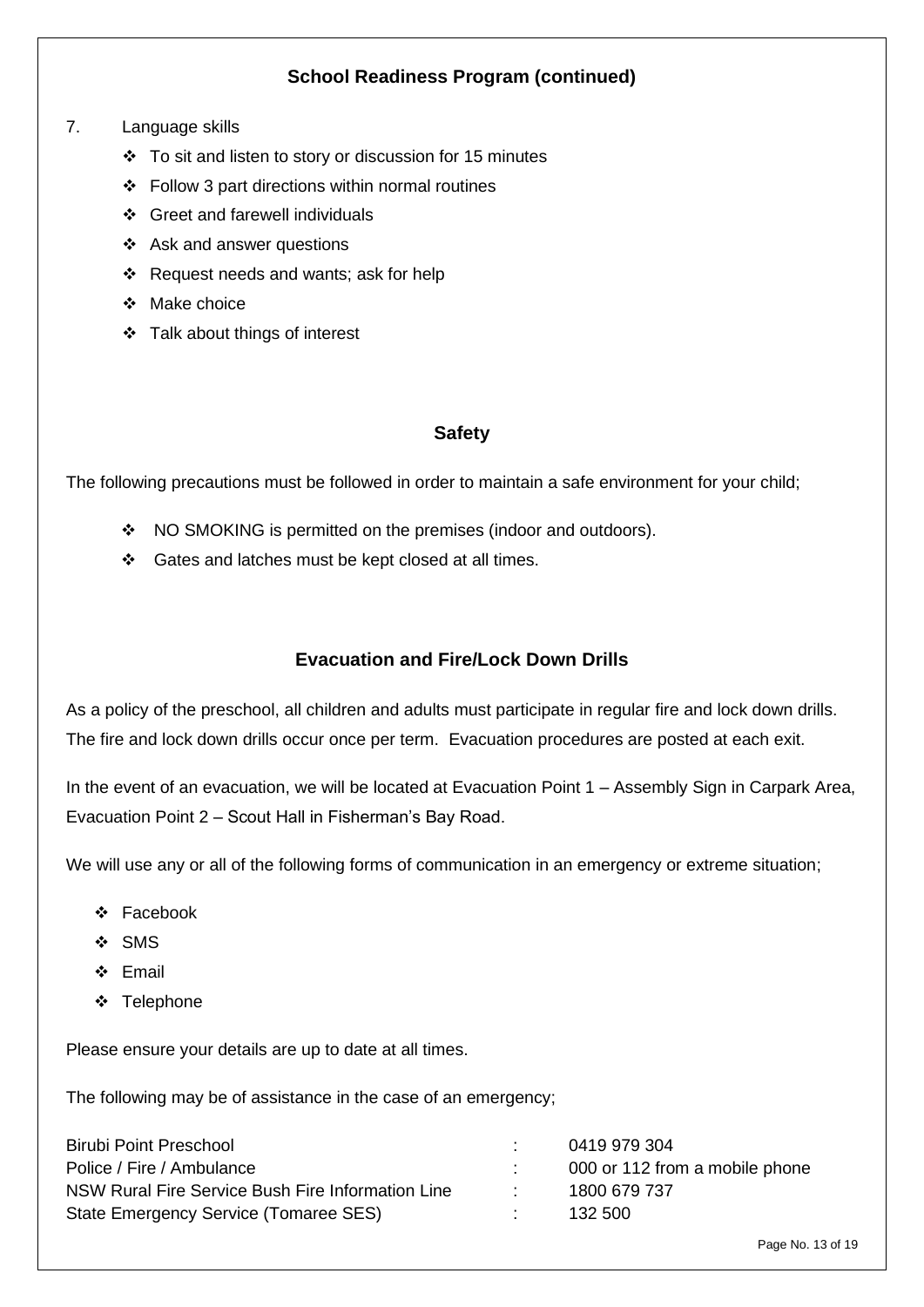# **Excursions**

There are very specific guidelines that must be adhered to when children leave the premises on an excursion. It is therefore necessary to call on the assistance of families to make an excursion possible. You will be notified of the intent of an excursion well in advance, and the excursion will only take place if sufficient numbers of adults are available.

# **Staff Development**

Staff development training is an essential ingredient of a quality children's service and therefore Birubi Point Community Pre-School provides regular opportunities for staff to improve their knowledge and skills.

# **Ethical Conduct**

Birubi Point Community Pre-School expects all staff to abide by the Code of Ethics as developed by the Australian Early Childhood Association. In addition it expected staff will; maintain standards of integrity, conduct and concern in their interactions with children, their parents and the community. Comply with the regulations, policies, procedures and legislative requirements.

Observe safe work practices so as to not endanger themselves or others.

Perform the duties of the position to a standard as agreed with their employer.

# **Children with Additional Needs**

Birubi Point Community Pre-school encourages children with additional needs to fully participate (with any necessary help and support) in our programs. We respect, honour and appreciate each child's individuality and aim to assist and support each child's development to reach their life potential.

# **First Aid Requirements**

Pre-school encourages all staff to hold a current First Aid Certificate. There must be one person holding a senior first aid certificate on the premises at all times.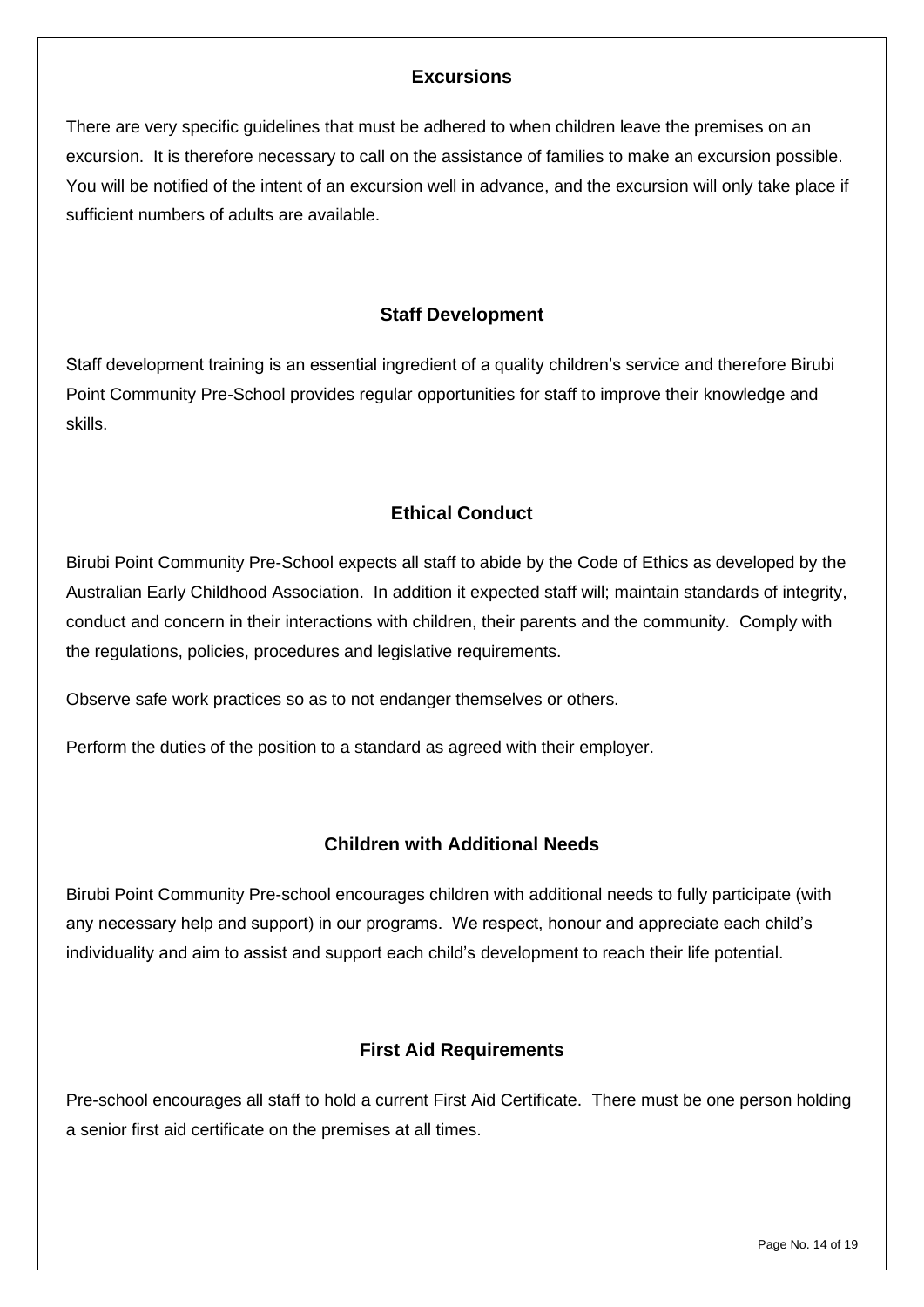# **Sick Children**

When children become sick at pre-school, parents will be contacted so those children can be sent home as soon as possible. In the event of an injury, should it not be possible to contact the parent, the Director will seek medical aid and treatment as may be considered necessary.

#### **Immunisation**

Your child must be immunised against infectious diseases.

When your child starts pre-school and upon re-enrolment evidence of your child's immunisation needs to be sighted and copied by staff.

The Immunisation History Statement issued by Medicare is the only documentation that is acceptable.

Parents must notify the Director as soon as they are aware their child has contracted a vaccine preventable disease. Directors must notify the local public health unit that a child in the centre has a vaccine preventable disease.

If visiting the doctor prior to coming to the Centre about any questionable symptoms eg. rashes, please request a doctor's certificate to confirm your child is well enough to attend the Centre.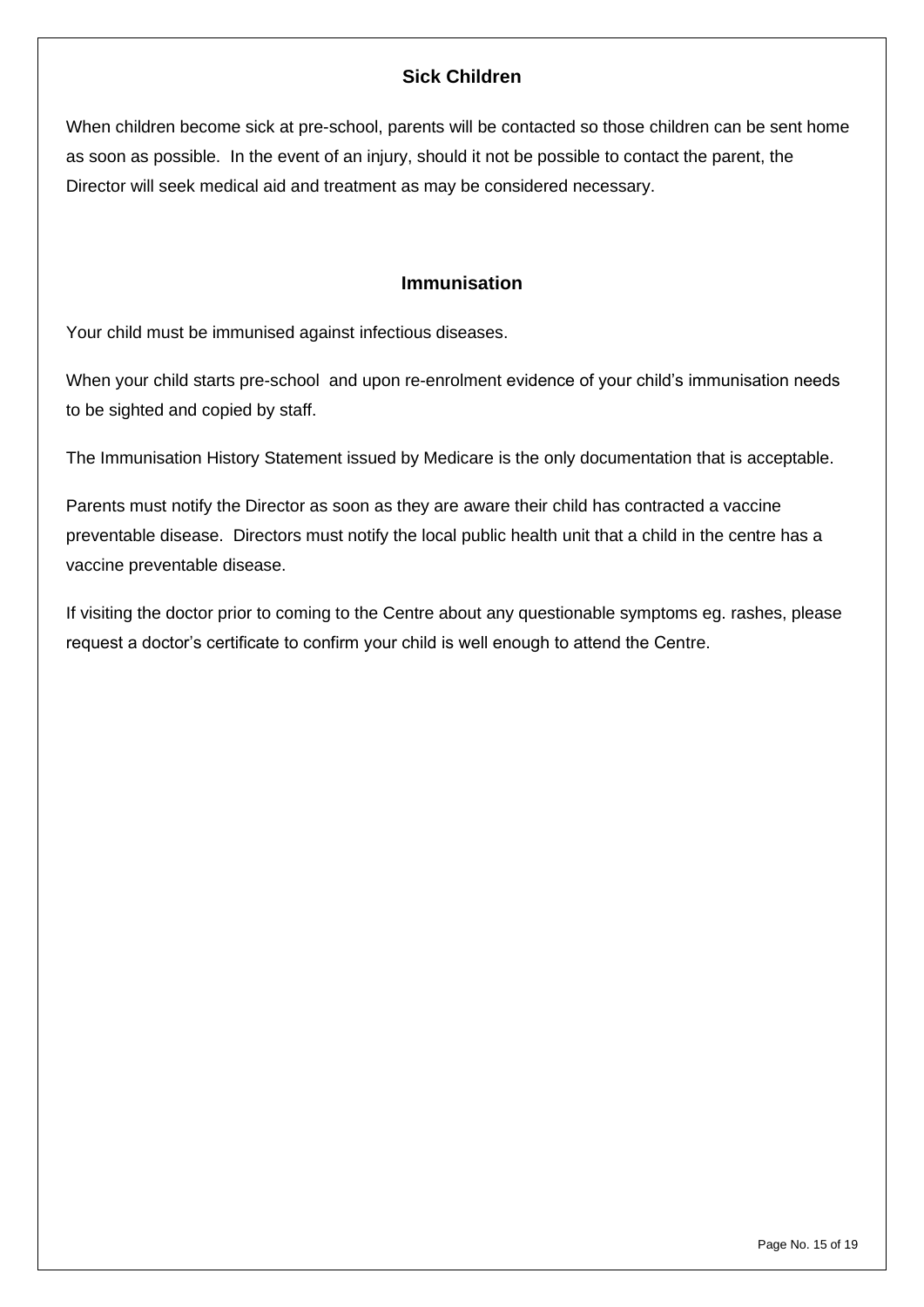# **Medicines**

If your child is on medication, but is still well enough to attend pre-school, please;

On arrival at the centre, remove the medicine from your child's bag. Under no circumstances should medicines be left in your child's bag. Fill out the medication form which can be obtained from a staff member or download from our website **[www.birubipreschool.com.](http://www.birubipreschool.com/)au** and give medicine to the teacher. The medication form requires details of dosage and time etc.

The medication must be in the original packaging, only be administered to the child for whom it is prescribed, and have a current use by date. Dosage will not exceed the recommendation on the original packaging. Medication must be age appropriate.

When the medicine is given the form will be completed with the appropriate details and a copy placed in your child's information pocket. The remainder of the medicine (if any) will be retained by the teacher for you to collect.

If staff feel your child is unwell they will phone you and ask you to collect them. This must be done as soon as possible.

**If your child's temperature reaches above 38 degrees Celsius we will notify you and confirm permission to administer Panadol. If you can not be reached the director will check for allergies then in accordance to the directions on bottle administer one dose of Panadol.** 

Any child who is on medication for long periods or has a specific condition, eg. asthma, epilepsy must have a completed Administer of Long Term Medication form for the staff to follow. Please obtain form from the Director or from website.

Non prescription medication will not be given.

Children are not permitted to self medicate.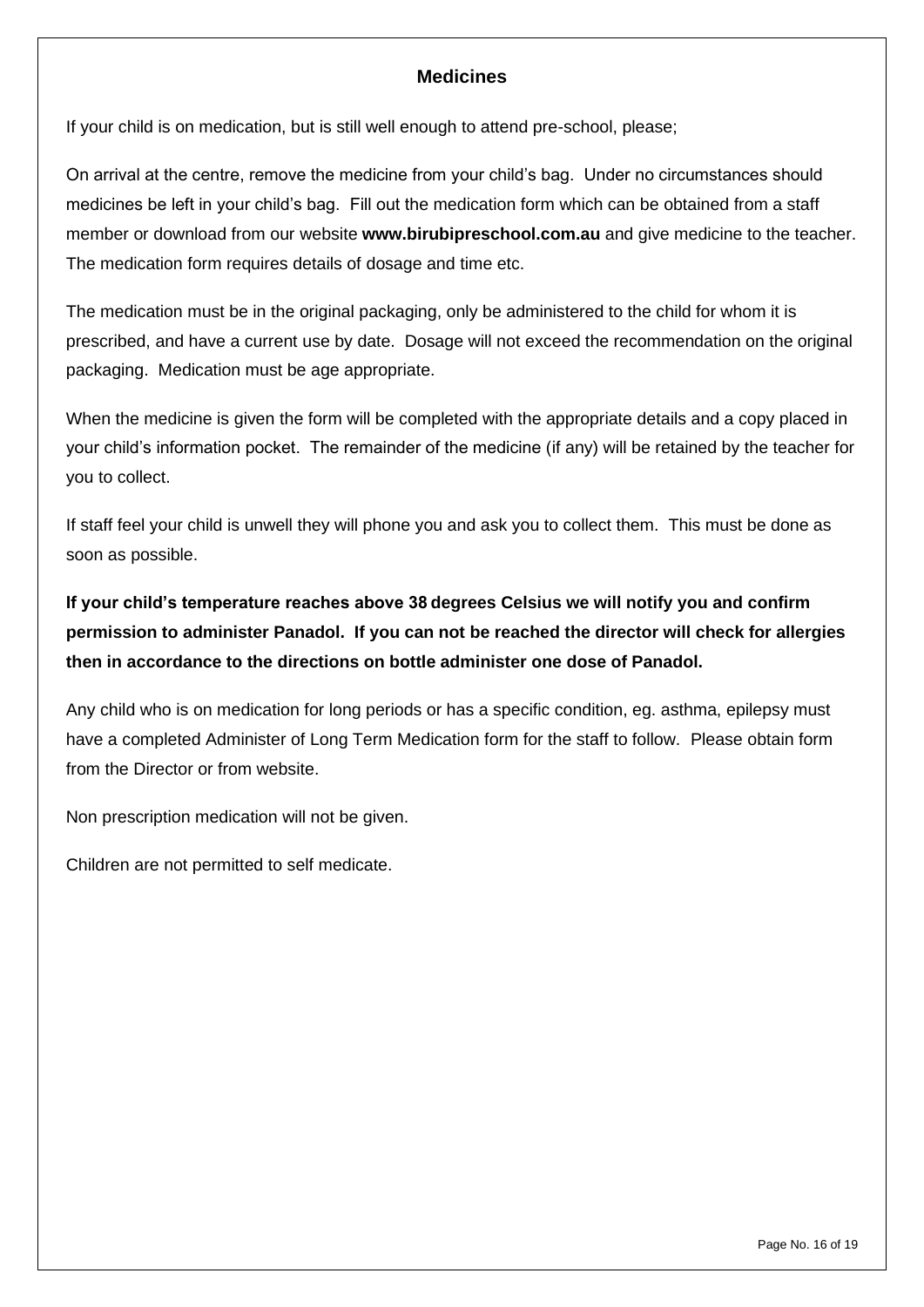# **Illness Policy**

When should my child **NOT** be at pre-school?

A sick child is the parent's responsibility. Children should be excluded from pre-school if;

- ❖ They have had a temperature in the last twelve hours.
- ❖ Vomiting/diarrhoea in the last twenty four hours.
- ❖ Green runny noses.
- ❖ Children with a "bark" cough.
- ❖ Any communicable disease eg. measles, chicken pox.

In accordance with the NSW Department of Health guidelines a copy of which can be located in our Pre-School Policy Folder in sign in area or available online **[http://www.health.nsw.gov.au](http://www.health.nsw.gov.au/)** as follows;

Do I keep my child at home?

| <b>Chicken Pox</b>       | Yes, for five days from the onset of the rash and the blisters have dried.    |  |  |  |
|--------------------------|-------------------------------------------------------------------------------|--|--|--|
| Conjunctivitis           | Yes, while there is discharge from the eye.                                   |  |  |  |
| Gastroenteritis          | Yes, at least twenty four hours after diarrhoea stops.                        |  |  |  |
| German Measles (Rubella) | Yes, for at least four days after the rash appears.                           |  |  |  |
| <b>Glandular Fever</b>   | No, unless sick.                                                              |  |  |  |
|                          | Hand Foot & Mouth Disease Yes, until the blister have dried.                  |  |  |  |
| <b>Head Lice/Nits</b>    | Yes, until head lice management is complete.                                  |  |  |  |
| <b>Hepatitis A</b>       | Yes, for two week after first symptoms or one week after onset of jaundice.   |  |  |  |
| Impetigo                 | Yes, until treatment starts. Sores should be covered with watertight          |  |  |  |
|                          | dressings.                                                                    |  |  |  |
| Influenza                | Yes, until they look and feel better.                                         |  |  |  |
| <b>Measles</b>           | Yes, for at least four days after the rash appears.                           |  |  |  |
| Meningococcal Disease    | Seek medical attention immediately. Patient will need hospital treatment.     |  |  |  |
| Molluscum Contagiosum    | No.                                                                           |  |  |  |
| <b>Mumps</b>             | Yes, for nine days after onset of swelling.                                   |  |  |  |
| Ringworm                 | Yes, until the day after fungal treatment has begun.                          |  |  |  |
| <b>Scabies</b>           | Yes, until the day after the treatment has begun.                             |  |  |  |
| <b>Scarlet Fever</b>     | Yes, until at least twenty four hours of treatment has begun and the child is |  |  |  |
|                          | feeling better.                                                               |  |  |  |
| <b>Slapped Cheek</b>     | No, as it is most infectious before the rash appears.                         |  |  |  |
| <b>Whooping Cough</b>    | Yes, until the first five days of a special antibiotic have been taken.       |  |  |  |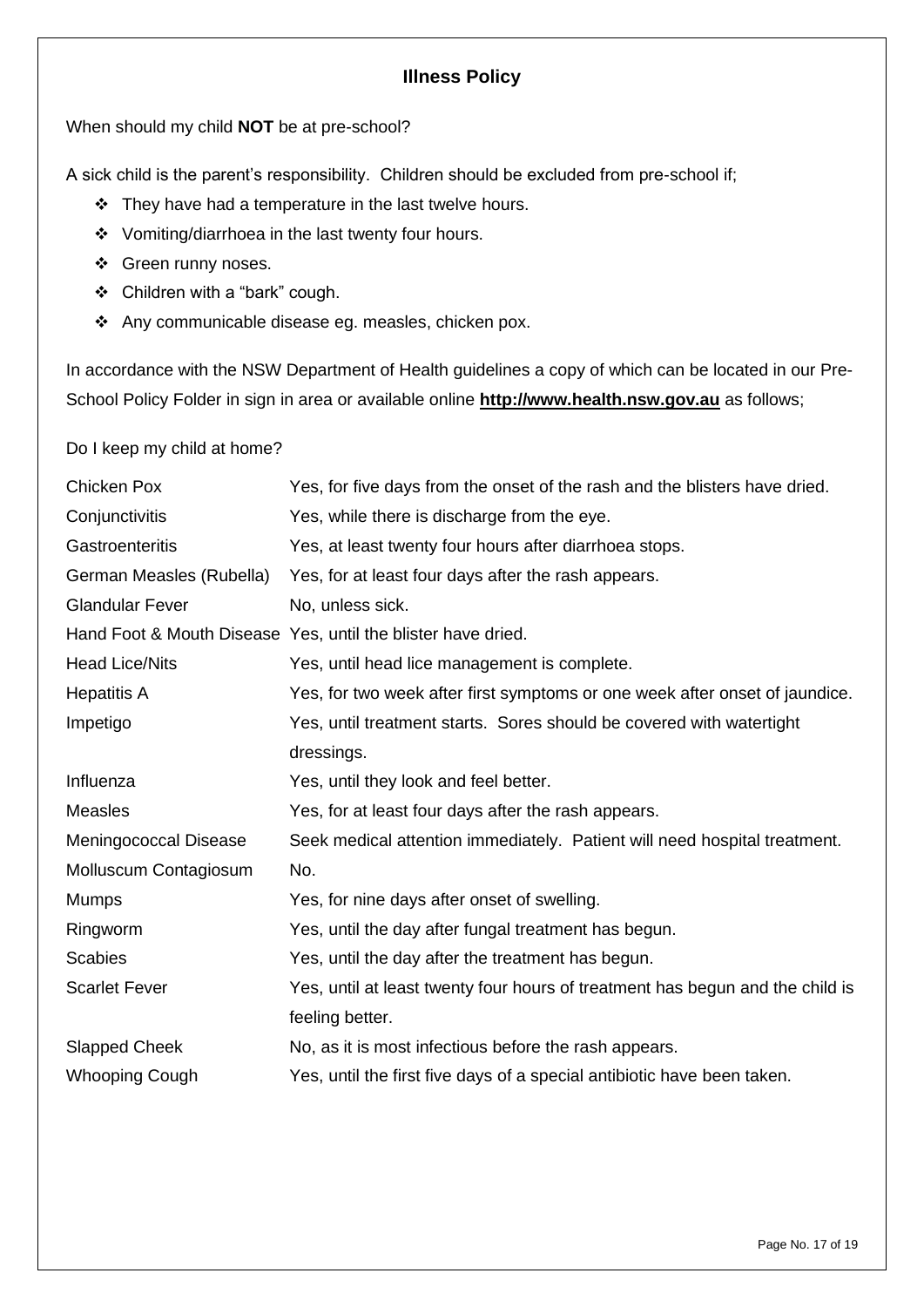#### **Fees**

An enrolment fee of \$225.00 must be paid at the commencement of your child's time at preschool.

A \$75.00 non-refundable admin/enrolment fee and a \$150.00 bond which will be refunded on leaving if fees are at a nil balance.

Fees may be paid by cash, cheque or direct deposit. Please place fees in an envelope with your child's name in the red Fee Box located on top of the lockers.

Fees are to be paid for all day/days the child in enrolled regardless of attendance.

Account details for direct deposit via internet are as follows;

| <b>Account Name</b> | Birubi Point Community Pre-School Inc. |
|---------------------|----------------------------------------|
| BSB No.             | 062 826                                |
| Account No.         | 2800 7329                              |

# **Child Protection**

The Child Protection Policy for NSW requires notification to the Department of Human Services if a child appears to be in an unsafe situation in accordance with NSW Department of Human Services legislation which states *…anyone who forms the belief on reasonable grounds that a child has been or is in danger of being abused should notify the Department of Human Services…* This policy has been developed to protect children and provide a framework for the staff working at the Centre. Please refer to our "Child Protection Policy".

#### **Policies**

The pre-school has a set of written policies and procedures relating to the running of our centre.

The Policy Folder is located in the sign in area and available to all parents for viewing.

Should you require a copy of any policy please request from the Director.